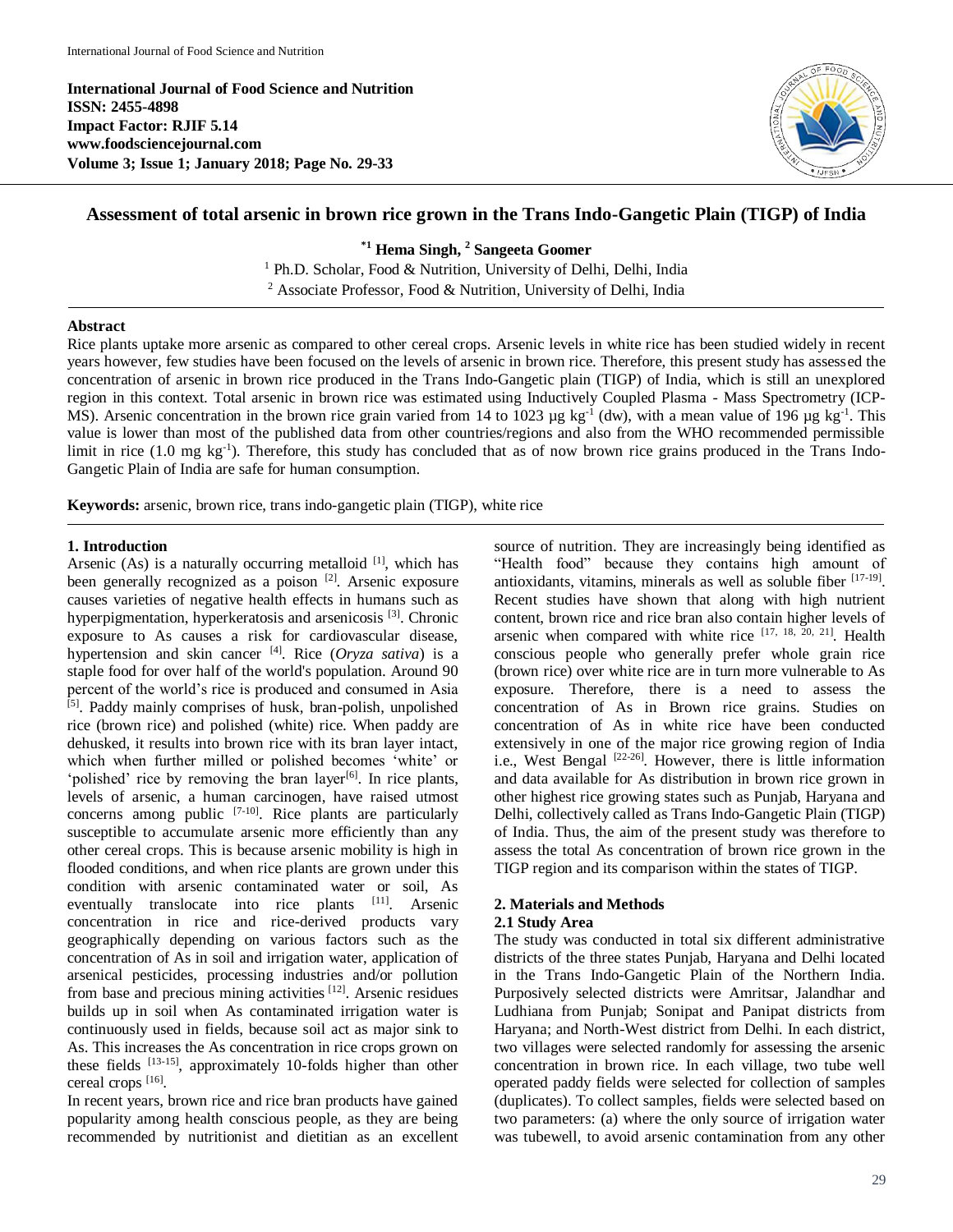source of irrigation water; (b) availability of the standing crops in the fields.

### **2.2 Sample Collection**

Paddy (*Oryza sativa*) samples were collected from each selected fields of the selected area in the month of November, 2016. Five sub-samples of paddy were collected at each sampling site, from a plot  $(2 \text{ m}^2 \text{ areas})$ , and then, aggregated into one representative composite sample of a field for further treatment. Grains from the paddy crops were hand-picked during the harvesting stage  $[25, 27]$  and stored in airtight polyethylene bags at room temperature with proper labeling [28]. Paddy were sun-dried, and then hulled to remove rice husk and to get brown rice grain., then oven dried at 70ºC for 48 h prior to analysis.

### **2.3 Estimation of total arsenic**

A sub-sample of homogenized brown rice grain (1-2 g) was ground and weighed (0.5 g) accurately into microwave digestion vessels. High-purity nitric acid (70 % w/w, 8 ml) was added into the vessels, which were then inserted into the rotor of the microwave. All samples were digested for 1 hour and 25 min. Digestion of the samples were done in the following manner: Firstly, temperature was increased to 100ºC in 15 min, held for 30 min. Secondly, temperature was increased from 100ºC to 190ºC in 10 min, held for a further 30 min, and then cool for 10 min. After digestion the vessels were allowed to stand at room temperature for further 15 min, and then digested samples were diluted and made up to 25 ml in plastic vials of 50 ml. Total As in the samples were analyzed using ICP-MS (Element XR, Thermo Fisher Scientific, Germany) instrument. The ICP-MS operating conditions were as follows: mass range 1 to 240 amu with automatic resolution control, sensitivity (Concentric Nebuliser)  $109$  counts sec<sup>-1</sup> for 1 ppm, quantification Limit 1 ppt, Radio Frequency Generator 27 MHz, RF Power 2 KW, Computer controlled three Argon Mass Flow Controller for torch and nebulizer. Nebulizer for normal acid based solution: flow rate of 50  $\mu$ L min<sup>-1</sup> and 100  $\mu$ L min<sup>-1 [29]</sup>.

### **2.4 Statistical Analysis**

The data statistical analysis was performed using statistical package, SPSS 20.0 and MS Excel for windows (SPSS Inc, USA). Statistical significance of differences was compared using one-way ANOVA.

### **3. Results and Discussion**

### **3.1 Total As concentration in brown rice**

The concentrations of Total As in brown rice grain samples from 12 villages of Trans Indo-Gangetic Plain (TIGP) of India are presented in Table 1. The total As concentration in brown rice of TIGP varied greatly, from 14 to 1023  $\mu$ g kg<sup>-1</sup> (dw). The range of As concentration in the present study was wider, this

is due to the contribution of one sample with higher As  $(1023.18 \text{ µg kg}^{-1})$ . The mean As for all 48 brown samples was 196  $\mu$ g kg<sup>-1</sup>, with a median value of 109  $\mu$ g kg<sup>-1</sup>, (dw). This mean value was lower than result from most of the other studies as presented in Table 2. Halder *et al.*, 2012<sup>[30]</sup> reported an average As concentration of brown rice of West Bengal which was  $330 \mu g$  kg<sup>-1</sup>. The As concentration of brown rice of the present study was 40 % lower than this data. Total As concentration in West Bengal and International brown rice published by other researchers are showed in Table 2. A comparison of our study with data published for other countries showed that As level in TIGP brown rice grain was lower than the results obtained from Bangladesh (880 and 610  $\mu$ g kg<sup>-1</sup>), U.S. (440  $\mu$ g kg<sup>-1</sup>), China (360  $\mu$ g kg<sup>-1</sup>) and Japan (226  $\mu$ g kg<sup>-1</sup>). When compared with International data, As concentration of our brown rice was  $13 - 77$  % lower than these data.

**Table 1:** Arsenic levels ( $\mu$ g kg<sup>-1</sup>, dw) in brown rice grain collected from 12 villages of Trans Indo-Gangetic Plain (TIGP) of India

| <b>Village</b> | <b>District</b>  | <b>State</b>  | $\mathbf n$ |     | <b>Mean Median</b> | <b>SD</b> |
|----------------|------------------|---------------|-------------|-----|--------------------|-----------|
| Khasa          | Amritsar         | Amritsar      | 4           | 74  | 73                 | 43        |
| Atari          | Amritsar         | Amritsar      | 4           | 53  | 52                 | 12        |
| Bidhipur       | Jalandhar        | Amritsar<br>4 |             | 115 | 114                | 78        |
| Paragpur       | Jalandhar        | Amritsar      | 4           | 472 | 465                | 76        |
| Khanna         | Ludhiana         | Amritsar      | 4           | 74  | 73                 | 41        |
| Doraha         | Ludhiana         | Amritsar      | 4           | 115 | 115                | 83        |
| Raipur         | Sonipat          | Haryana       | 4           | 468 | 369                | 391       |
| Joshi Jat      | Sonipat          | Haryana       | 4           | 348 | 309                | 248       |
| Patti Kalyana  | Panipat          | Haryana       | 4           | 64  | 55                 | 29        |
| Bhodwal Majri  | Panipat          | Haryana       | 4           | 404 | 382                | 67        |
| Naya Bansh     | North-West Delhi | Delhi         | 4           | 44  | 43                 | 26        |
| Khera Khurd    | North-West Delhi | Delhi         | 4           | 119 | 120                | 68        |

Studies have shown that arsenic is mostly localized at the surface of the brown rice, mainly in the pericarp and aleurone layer of the grain  $^{[21]}$ . Meharg *et al.*, 2008<sup>[21]</sup> reported that arsenic, is present in higher proportion in brown rice as compared to white rice. The present study showed that brown rice from TIGP contained much lower As concentration. In order to better understand the contaminated status of As in brown rice, we compared our data with the WHO recommended permissible limit of  $1.0 \text{ mg kg}^{-1}$  for As in rice. Our present study resulted that almost all of the collected samples (97%) from TIGP region contained total As lower than WHO recommended permissible limit  $(1.0 \text{ mg kg}^{-1} \text{ for }$ As). Only 2% brown rice samples from the collected samples contained total As above WHO limit. Thus, it can be stated that as of now brown rice of TIGP region is safe for human consumption. However, As content was present in all of the 48 samples of brown rice of TIGP region, and therefore, brown rice contributes as a potential source of arsenic intake among people who consider brown rice as "Health food" [17,18] .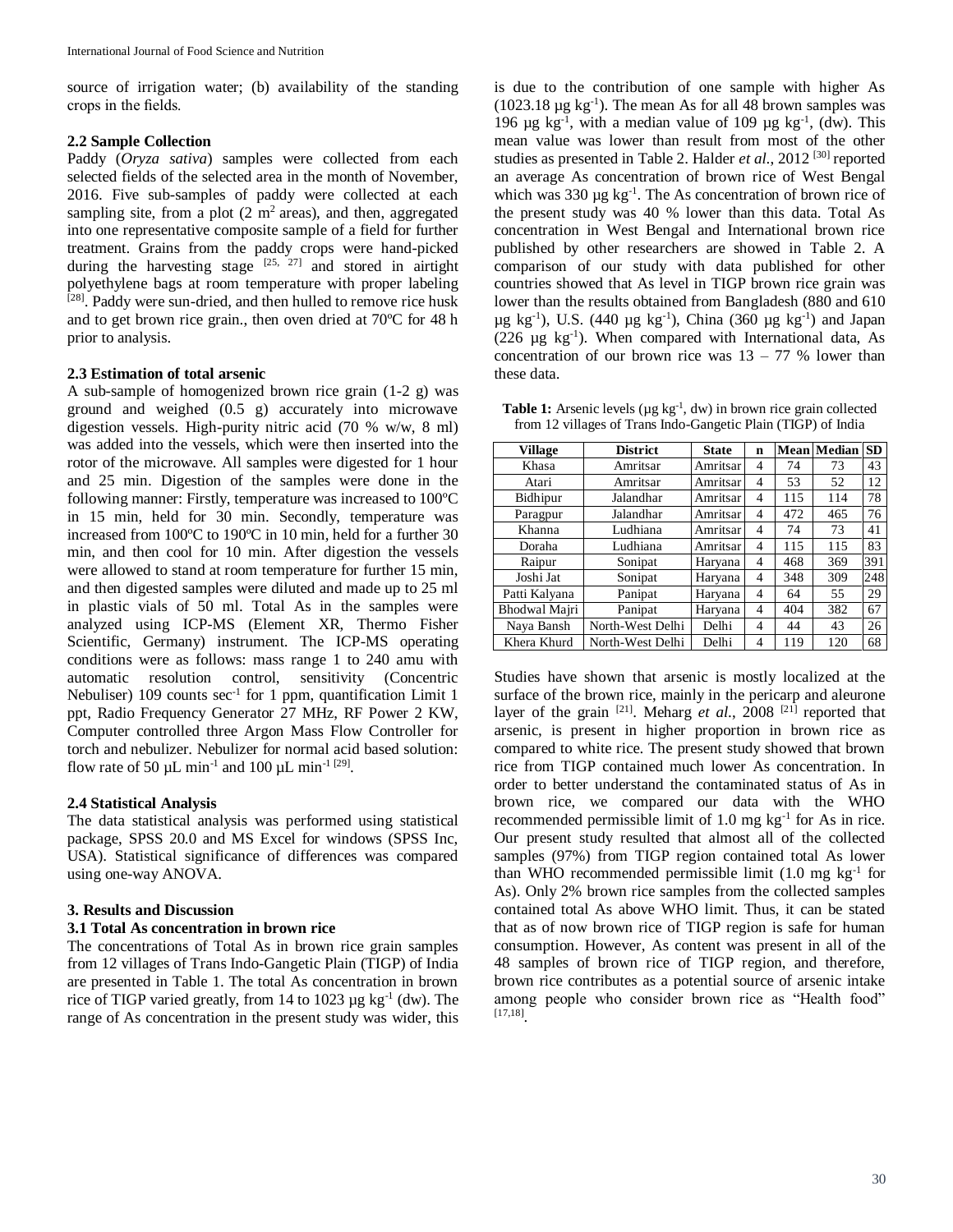| <b>Table 2:</b> Total As concentration in West Bengal and International |  |  |  |  |  |  |
|-------------------------------------------------------------------------|--|--|--|--|--|--|
| brown rice published by other researchers                               |  |  |  |  |  |  |

| <b>Regions</b> | No. of<br>samples | <b>Total As</b><br>concentrations<br>$(\mu g kg^{-1})$ | <b>Reference</b>                                     |
|----------------|-------------------|--------------------------------------------------------|------------------------------------------------------|
| Bangladesh     | 3                 | $800 \pm 100$                                          | Rahman et al., 2007 <sup>[31]</sup>                  |
| Bangladesh     |                   | 610                                                    | Meharg et al., 2008 <sup>[21]</sup>                  |
| China          |                   | 360                                                    | Meharg et al., 2008 <sup>[21]</sup>                  |
| U.S.           |                   | 440                                                    | Meharg et al., 2008 <sup>[21]</sup>                  |
| China          | 282               | 92                                                     | Fu et al., 2011 $\frac{32}{[32]}$                    |
| Australia      | 12                | 170                                                    | Fransisca et $\overline{al.}$ , 2015 <sup>[33]</sup> |
| Australia      | 12                | 100                                                    | Fransisca et al., 2015 <sup>[33]</sup>               |
| West Bengal    | 157               | 330                                                    | Halder et al., 2012 <sup>[30]</sup>                  |
| Japan          | 199               | 160                                                    | MAFF, 2006 <sup>[34]</sup>                           |
| Japan          | 10                | 226                                                    | Naito et al., 2015 <sup>[35]</sup>                   |

## **3.2 Comparison of as content in brown rice of TIGP within the states**

Mean As content in brown rice grain from 12 villages of Trans Indo-Gangetic Plain (TIGP) of India (error bars are SD) are shown in the Figure 1. The total As concentration in brown rice of Punjab ranged from 33.226 to 559.41  $\mu$ g kg<sup>-1</sup> (dw), with mean As concentration of  $151.036 \pm 158.37$  µg kg<sup>-1</sup> (dw). The highest and lowest total As content in brown rice grain samples of Punjab was present in Paragpur and Atari village, with mean As concentration of  $472 \pm 76$  and  $53 \pm 12$  µg kg<sup>-1</sup> (dw) respectively. The total As concentration in brown rice of Haryana ranged from  $38.853$  to  $1023.18$  µg kg<sup>-1</sup> (dw), with mean As concentration of  $321.57 \pm 263.66$  µg kg<sup>-1</sup> (dw). The highest and lowest total As content in brown rice grain

samples of Haryana was present in Raipur and Patti Kalyana village, with mean As concentration of  $468 \pm 391$  and  $64 \pm 29$ µg kg-1 (dw) respectively. In Delhi, Total As in brown rice grain samples ranged from  $14.104$  to  $184.64 \text{ µg kg}^{-1}$  (dw). Highest As content was found in Khera Khurd, while lowest As content was found in Naya Bansh, with mean value of 119  $\pm$  68 and 44  $\pm$  26 µg kg<sup>-1</sup> (dw) respectively. The average concentration of As in brown rice samples was found in the order of Paragpur > Raipur> Bhodwal Majri > Joshi Jat > Khera Khurd > Bidhipur-Doraha > Khasa – Khanna > Patti Kalyana > Atari > Naya Bansh.

In Haryana, significantly higher total As content in brown rice was found when compared with Punjab (p=0.015) and Delhi (p=0.020) brown rice. The difference in the concentration of As in brown rice between different states could be because As concentration varies geographically. Arsenic content in rice plants depends on various factors such as concentration of arsenic in irrigation water and soil, and other farm management activities like fertilization practices, crop rotation, and herbicidal/insecticidal uses [17].

According to Mani *et al*., 2004 [36] and Lalwani *et al*., 2004 [37], higher As content has been reported in some industrial area of Haryana and Delhi, which can be one of the source of arsenic in brown rice. In Punjab 40% tubewell water samples contain As greater than the WHO permissible limit (10 µg As L<sup>-1</sup>). This suggested that irrigation with As contaminated water over a longer period of time may have detrimental effects on soil as well as on crops [38].



**Fig 1:** Mean As content in brown rice grain from 12 villages of Trans Indo-Gangetic Plain (TIGP) of India (error bars are SD)

### **4. Conclusion**

The present study reveals the Total As concentration in the brown rice grain sample of TIGP region, India. Arsenic concentration was lower in brown rice grain when compared with most the published data and WHO recommended permissible value. This suggests that they are safe for consumption, unless brown rice makes up a large proportion in the diet. Though the As concentration was lower in all of the brown rice grain samples, but it is still one of the hidden source of As exposure in Humans, as any amount of arsenic is likely to be matter of concern to the public. Therefore, present study suggests the regular monitoring of arsenic content in brown rice.

#### **5. Acknowledgement**

The authors are cordially acknowledging the Sophisticated Analytical Instrument Facility (SAIF) Lab, IIT Bombay for giving the permission to use their ICP-MS Lab and Chemical Analysis Lab. The first author is also thankful to the University Grants Commission (UGC), for awarding the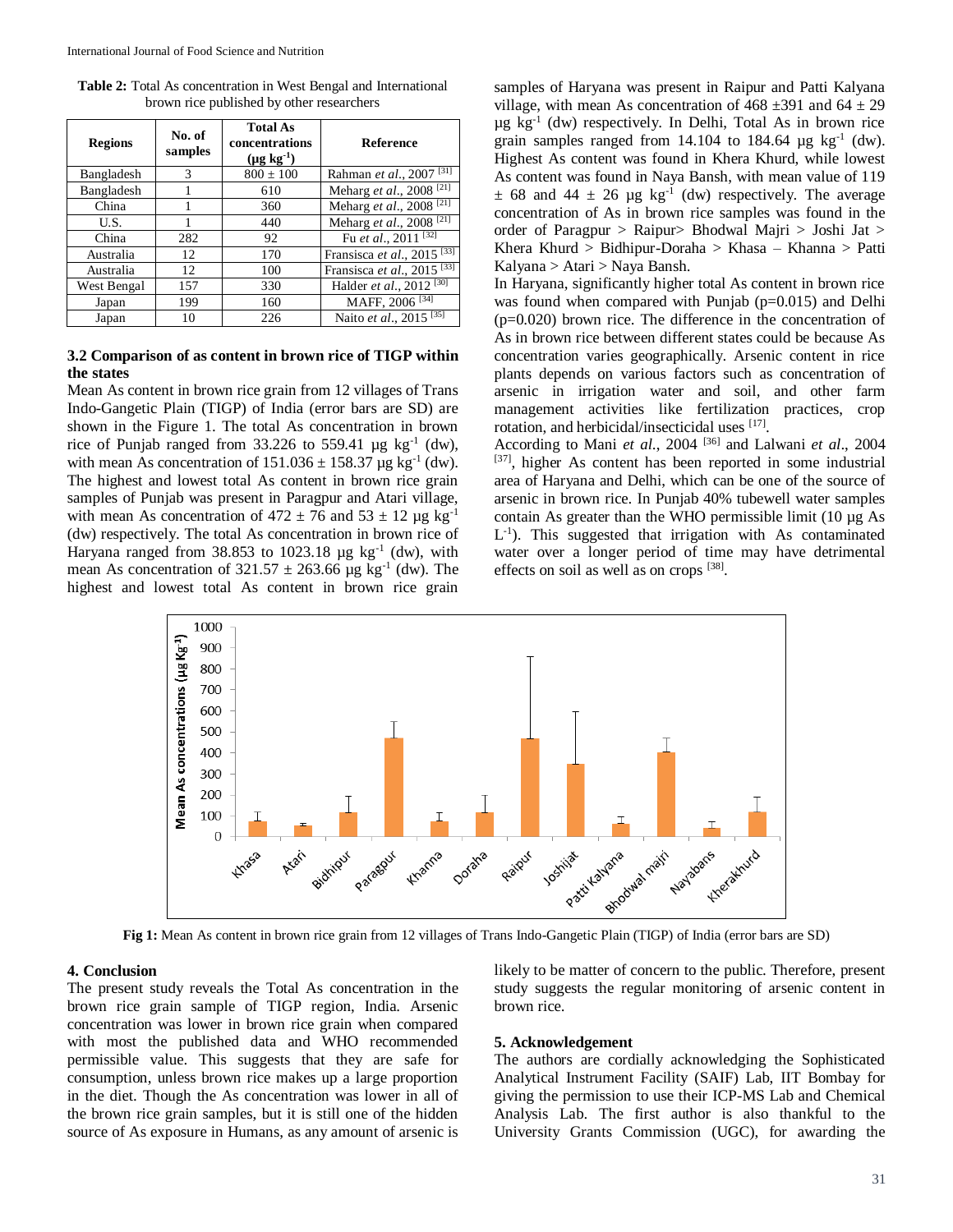UGC-NET/JRF fellowship for the research work.

## **6. References**

- 1. Pichon A. Arsenic complexes: mellow yellow, Nat, Chem. 2003; 5:78.
- 2. Newbigging AM, Paliwoda RE, Le C. Rice: Reducing arsenic content by controlling water irrigation, Journal of environmental sciences. 2015; 30:129-131.
- 3. Sahoo PK, Kim K. A review of the arsenic concentration in paddy rice from the perspective of geoscience, Geoscience Journal. 2013; 17:107-122.
- 4. Zavala YJ, Duxbury JM. Arsenic in rice: I. Estimating normal levels of total arsenic in rice grain, Environ. Sci. Technol. 2008; 42:3856-3860.
- 5. FAOSTAT, Food and Agriculture Organization of the United Nations. http:// faostat.fao.org, 2004; last accessed on 6th Jan 2018.
- 6. Juliano BO, Bechtel DB. The rice grain and its gross composition, Rice Chemistry and Technology, 2nd ed Am. Assoc. Cereal Chemists, St. Paul, MN, 1985.
- 7. Williams PN, Islam MR, Adomako EE, Raab A, Hossain SA, Zhu YG *et al*. Increase in rice grain arsenic for regions of Bangladesh irrigating paddies with elevated arsenic in groundwaters, Environ. Sci. Technol. 2006; 40:903-4908.
- 8. Meharg AA, Rahman M. Arsenic contamination of Bangladesh paddy field soils: Implications for rice contribution to arsenic consumption, Environ. Sci. Technol. 2003; 37:229-234.
- 9. Duxbury JM, Mayer AB, Lauren JG, Hassan N. Food chain aspects of arsenic contamination in Bangladesh: Effects on quality and productivity of rice, J. Environ. Sci. Health. 2003; 38:61-69.
- 10. Williams PN, Price AH, Raab A, Hossain SA, Feldmann J, Meharg AA. Variation in arsenic speciation and concentration in paddy rice related to dietary exposure, Environ. Sci. Technol. 2005; 39: 531-5540.
- 11. Heikens A. Arsenic contamination of irrigation water, soils and crops in Bangladesh: Risk implications for sustainable agriculture and food safety in Asia, Bangkok: FAO, 2006.

ftp://ftp.fao.org/docrep/fao/009/ag105e/ag105e00.pdf.

- 12. Lamont WH. Concentration of inorganic arsenic in samples of white rice from the United States, Journal of Food Composition and Analysis. 2003; 16:687-695.
- 13. Sanyal SK, Nasar SKT. Arsenic contamination of groundwater in West Bengal (India): Build-up in soilcrop systems, In: Analysis and Practice in Water Resources Engineering for Disaster Mitigation. New Age International (P) Limited, Publishers, New Delhi. 2002, 216-222.
- 14. Onken BM, Hossner LR. Plant uptake and determination of arsenic species in soil solution under flooded conditions, J. Environ. Qual. 1995; 24:373-381.
- 15. Sidhu SS, Brar JS, Biswas A, Banger K, Saroa GS. Arsenic Contamination in Soil–Water–Plant (Rice, Oryza sativa L.) Continuum in Central and Sub-mountainous Punjab, India, Bull Environ Contam Toxicol. 2012; 89:1046-1050.
- 16. Williams PN, Villada A, Deacon C, Raab A, Figuerola J, Green AJ, Feldmann J, Meharg AA. Greatly enhanced arsenic shoot assimilation in rice leads to elevated grain levels compared to wheat and barley, Environmental Science & Technology. 2007; 41:6854-6859.
- 17. Sun G, Williams PN, Carey A, Zhu Y, Deacon C, Raab A *et al*. Inorganic arsenic in rice bran and its products are an order of magnitude higher than in bulk grain, Environmental Science and Technology. 2008; 42:7542- 6.
- 18. Zhu YG, Williams PN, Meharg AA. Exposure to inorganic arsenic from rice: a global health issue?, Environ Pollut. 2008; 154:169-71.
- 19. Varshini V, Sundharam A, Praveen V. Brown rice-Hidden Nutrient, J Biosci Tech. 2013; 4(1):503-507.
- 20. Ren XL, Liu QL, Wu DX, Shu QY. Variations in concentration and distribution of health related elements affected by environmental and genotypic differences in rice grains, Rice Sci. 2007; 13:170-178.
- 21. Meharg AA, Williams PN, Schekel K, Lombi E, Feldmann J, Raab A *et al*. Speciation of arsenic differs between white and brown rice grain, Environ. Sci. Technol. 2008; 42:1051-1057.
- 22. Roychowdhury T, Uchino T, Tokunaga H, Ando M. Survey of arsenic in food composites from an arsenicaffected area of West Bengal, India, Food Chem Toxicol. 2002; 40:11-21.
- 23. Pal A, Chowdhury UK, Mondal D, Das B, Nayak B, Ghosh A *et al*. Arsenic burden from cooked rice in the populations of arsenic affected and non-affected areas and Kolkata city in West-Bengal, India, Environ Sci Technol. 2009; 43:33:49-55.
- 24. Chatterjee D, Halder D, Majumder S, Biswas A, Nath B, Bhattacharya P *et al*. Assessment of arsenic exposure from groundwater and rice in Bengal Delta Region, West Bengal, India, Water Res. 2010; 44:5803-5812.
- 25. Rahaman S, Sinha AC, Pati R, Mukhopadhyay D. Arsenic contamination: a potential hazard to the affected areas of West Bengal, India, Environ Geochem Health. 2013; 35:119-132.
- 26. Ghosh M, Roy PK, Majumder A. Effect of arsenic rich soil and groundwater on paddy cultivation, World Appl. Sci. J. 2014; 29:165-170.
- 27. Abedin MJ, Cresser MS, Meharg AA, Feldmann J, Cotter-Howells J. Arsenic accumulation and metabolism in rice (Oryza sativa L.), Environ. Sci. Technol. 2002; 36:962-968.
- 28. Bhattacharya P, Samal AC, Majumdar J, Santra SC. Arsenic contamination in rice, wheat, pulses, and vegetables: A study in an arsenic affected area of West Bengal, India, Water, Air and Soil Pollution. 2010; 213(1- 4):3-13.
- 29. http://www.rsic.iitb.ac.in/icp-ms.html. Last accessed on 6 th Jan 2018.
- 30. Halder D, Bhowmick S, Biswas A, Mandal U, Nriagu J, Nath D *et al*. Consumption of Brown Rice: A Potential Pathway for Arsenic Exposure in Rural Bengal, Environ. Sci. Technol. 2012; 46:4142-4148.